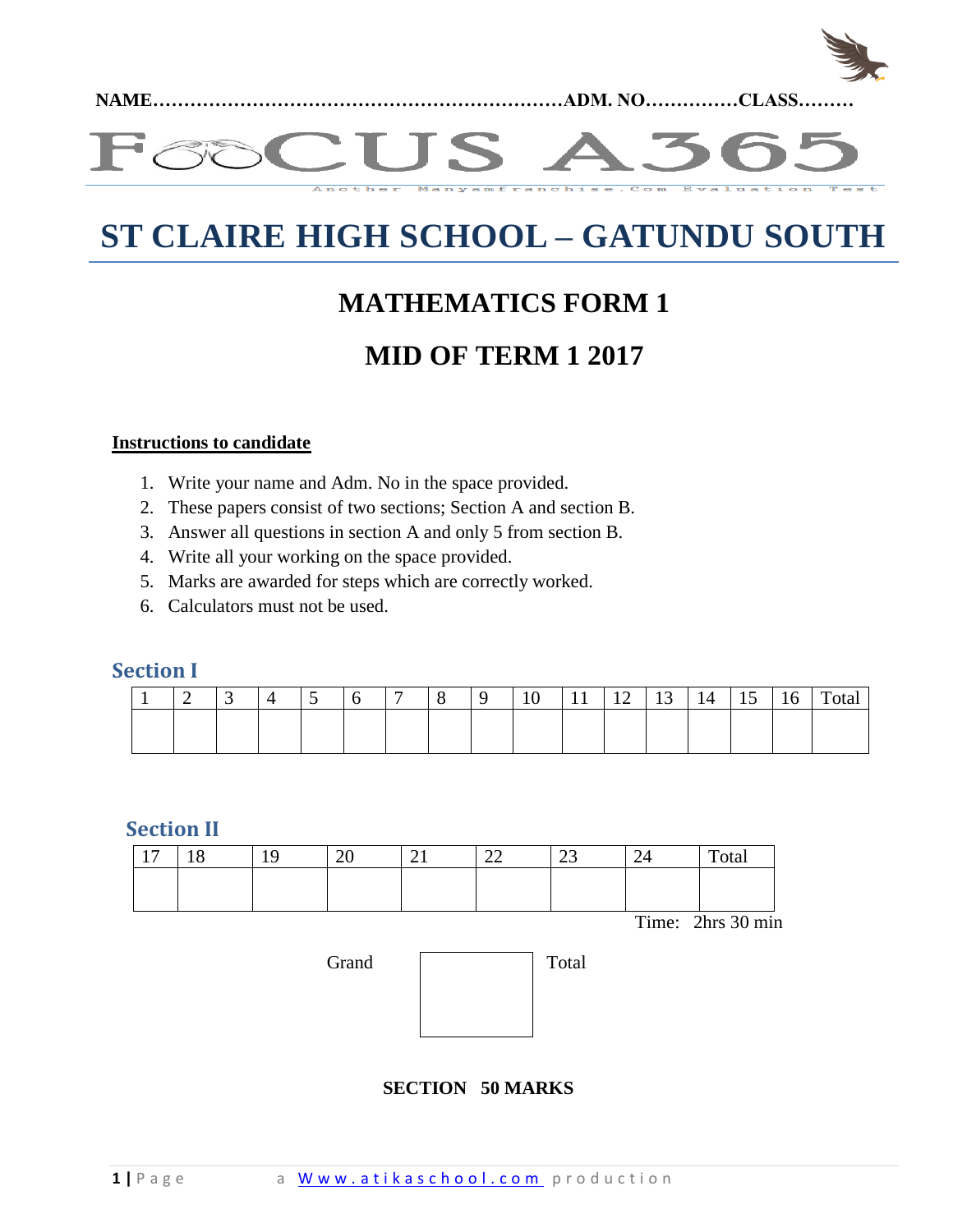

1. Add one thousand and fourth four to the product of one thousand and six and one hundred And eighty. (3 marks)

2. The GCD of two numbers is 17 and their LCM is 140. If one of the numbers is 20, find the other number. (3 marks)

3. Find the L.C.M of  $X^2$ ,  $X^4$ ,  $X^6$  (3 marks)

4. Evaluate  $\overline{\phantom{0}}$ 5

(3 marks)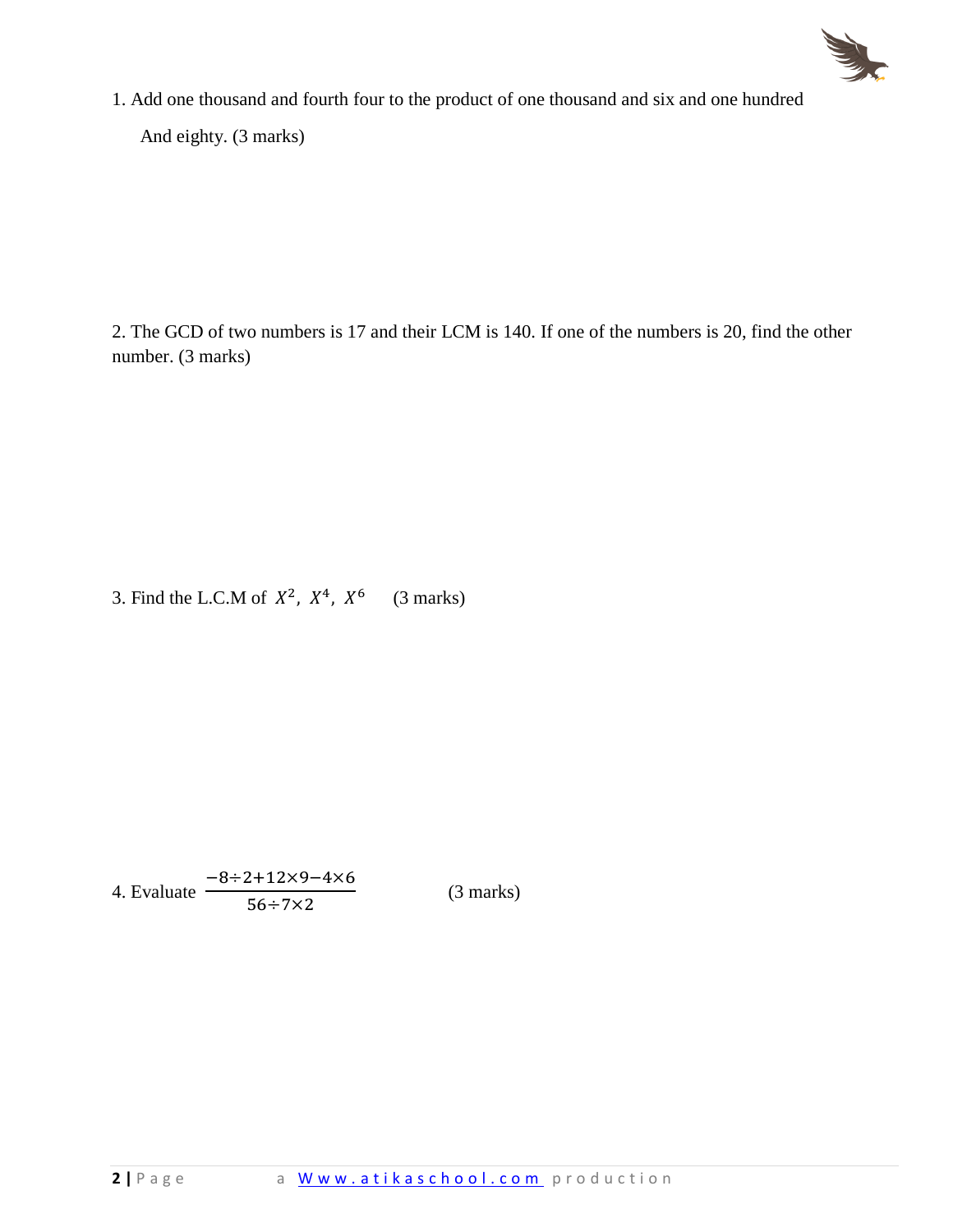$$
\sum_{i=1}^{n} \frac{1}{i}
$$

5. Evaluate 
$$
\frac{3}{8}
$$
 of  $\left\{ \frac{73}{5} - \frac{1}{3} \left( \frac{11}{4} + \frac{31}{3} \right) \times \frac{22}{5} \right\}$  (3 marks)

6. Evaluate without using calculators or mathematical tables, leaving your answer as a simple fraction.

$$
\frac{-4(-2)+(-12)+(12)}{-9-(15)} + \frac{-20+(+4)+(-6)}{46-(8+2)-3}
$$
 (4 marks)

7. A number m is such that when it is divided by 30, 36, and 45 the remainder is always 7, find the smallest possible value of m. (3 marks)

8. Which of the following number is divisible by both 3 and 4? (3 marks) 120, 744, 306, 9564, 1504, 192, 86 and 36.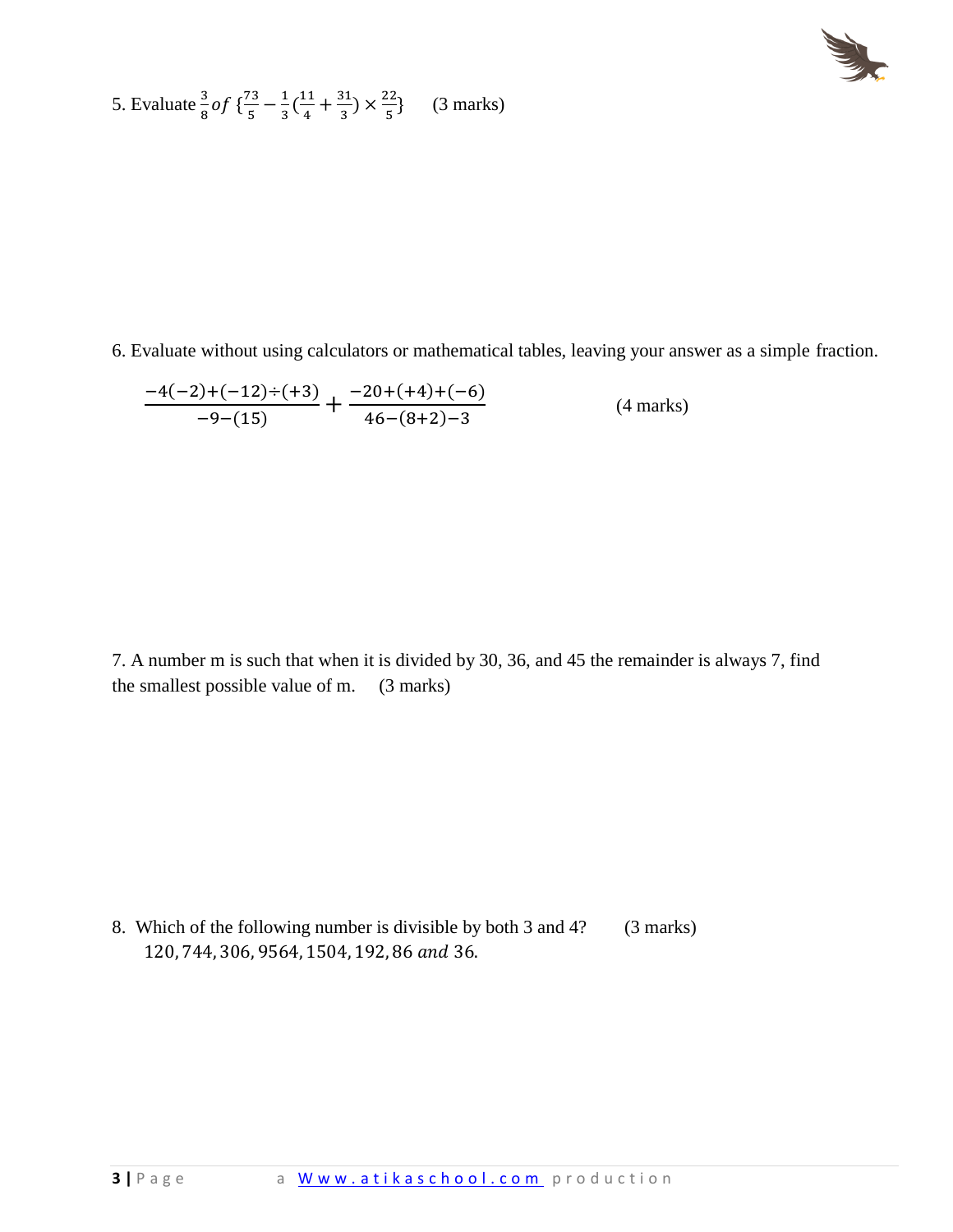

9. What must be added to the underlined number below to make it divisible by 11, (3 marks)

## 826049

10. If 
$$
x = -2
$$
,  $y = -6$  and  $z = 4$ , find the value of  $\frac{4xy}{z}$  (3 marks)

11. Show the following operation on a number line (2 marks)

$$
(-7) + (-2) + (+6)
$$

Hence, evaluate the value of,  $(-7) + (-2) + (+6)$  (1 mark)

12. Change the recurring decimal into fraction, 
$$
3.2\overline{56}
$$
 (3 marks)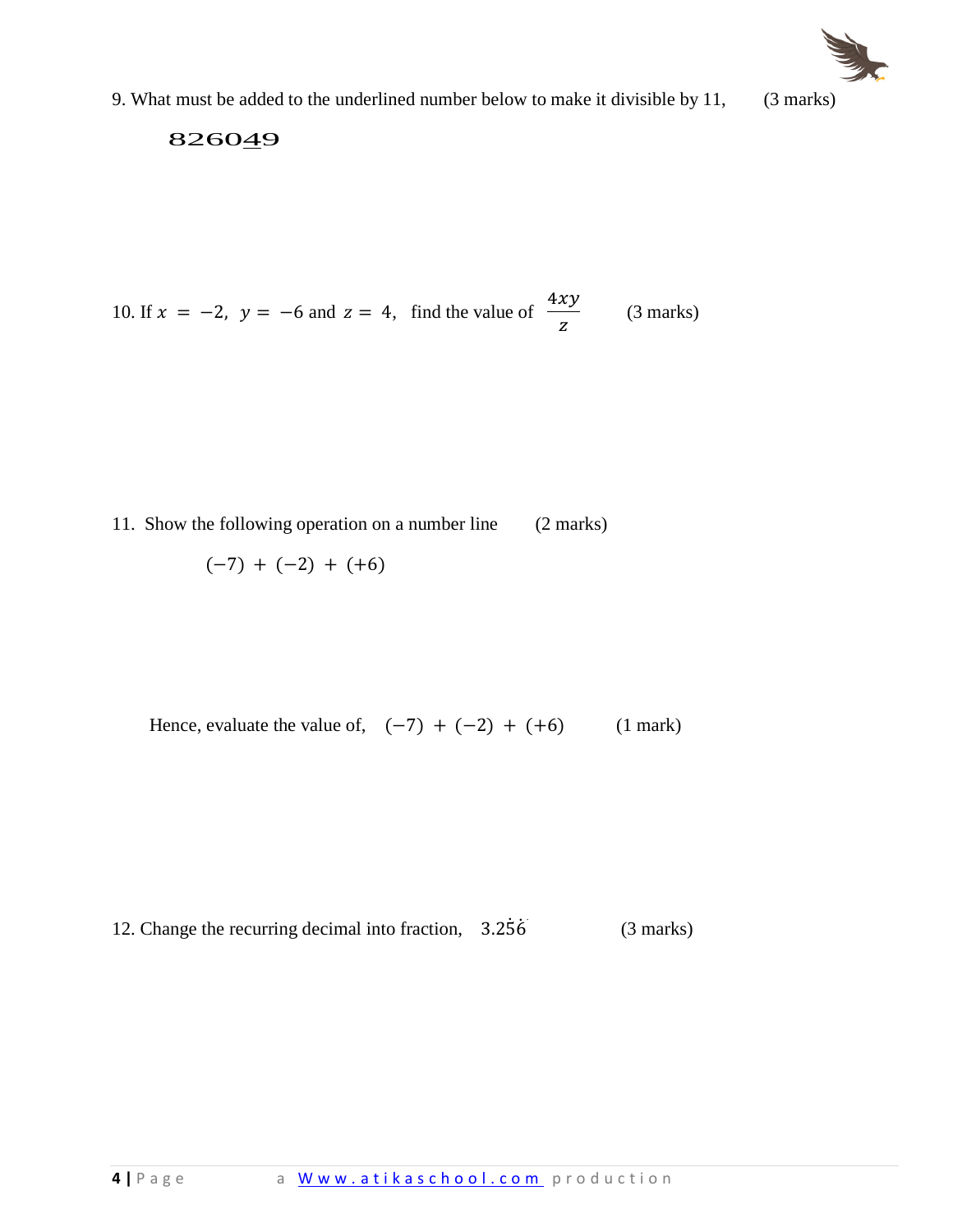

13. By how much is the product of  $\frac{9}{5}$  and  $8\frac{1}{2}$  greater than 5? (3 marks)

14. Evaluate,  $(\frac{5}{7})$  $\frac{5}{7} \times \frac{2}{3}$  $(\frac{2}{3}) + (\frac{5}{6})$  $\frac{5}{6} - \frac{8}{9}$  $\frac{8}{9}$  ÷  $\frac{7}{15}$  $\frac{7}{15}$  of  $\frac{5}{6}$ (3 marks)

15. The distance between two schools m and k is 2km. A market is situated between m and k one third of the distance from m and k. How far is the market from  $k$ ? (3 marks)

16. A square room is covered by a number of whole rectangular slabs of sides 60cm and 42cm.

Calculate the least possible area of the room in square metres. (4 marks)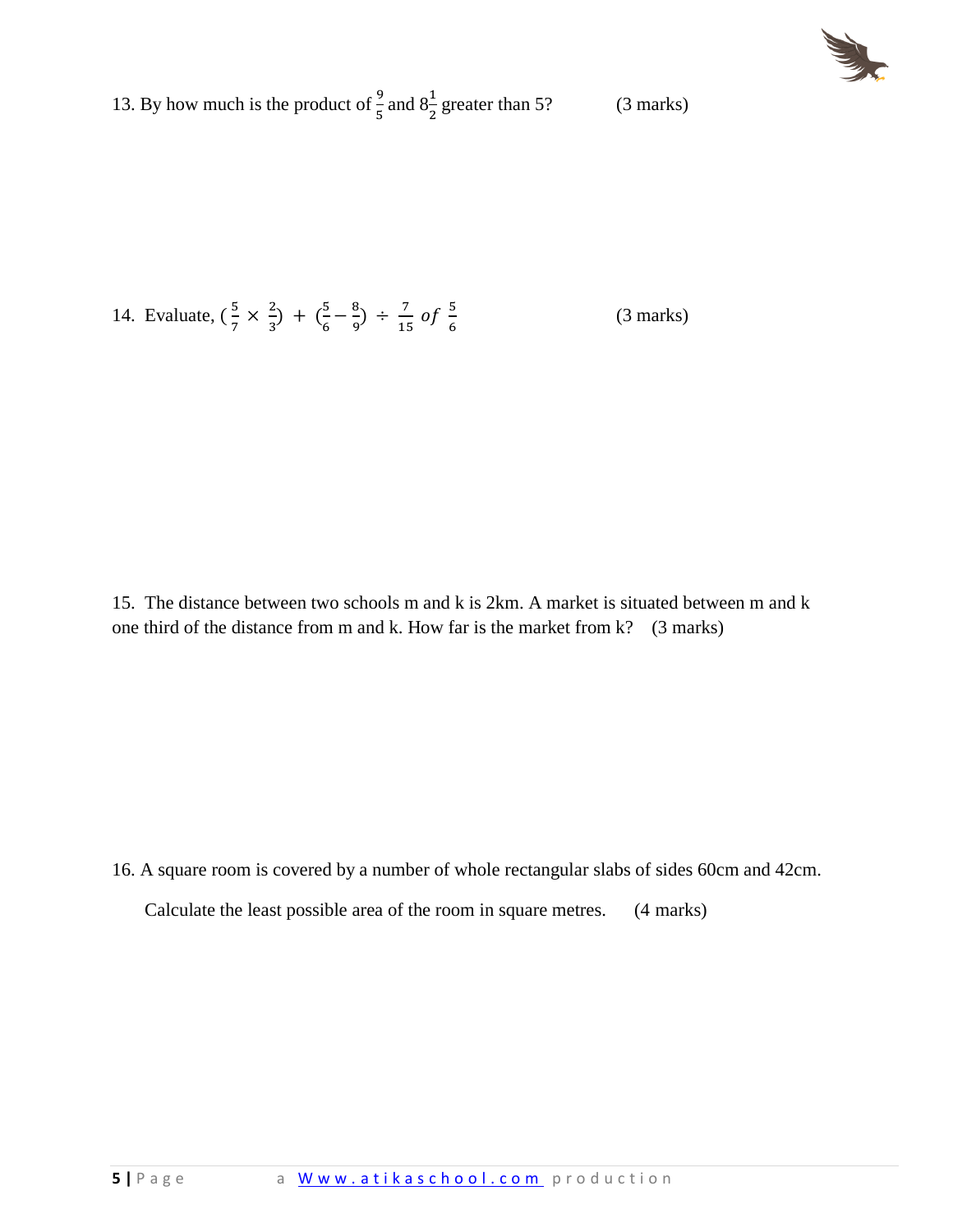

#### SECTION B 50 MARKS

- 17. Kinyua spent  $\frac{1}{4}$  of his net January salary on school fees. He spent  $\frac{1}{4}$  of the remainder on electricity and water bills. He spent  $\frac{1}{9}$  of what remained on transport. If he finally had sh.3,400, calculate
	- a) His net January salary. (5 marks)

b) Money spent on school fees. (1 mark)

c) Money spent on transport. (2 marks)

d) Money spent on electricity and water bills.

18. A minibus had 23 passengers at the beginning of a journey. Twelve passengers alighted at the first stop while 9 boarded six of those who boarded at the first stop alighted at the second stop and 12 got in. The minibus should not stop again up to the final destination. The charges from the starting point were sh. 50 up to the first stop, sh. 70 up to the second stop and sh. 85 up to the final destination.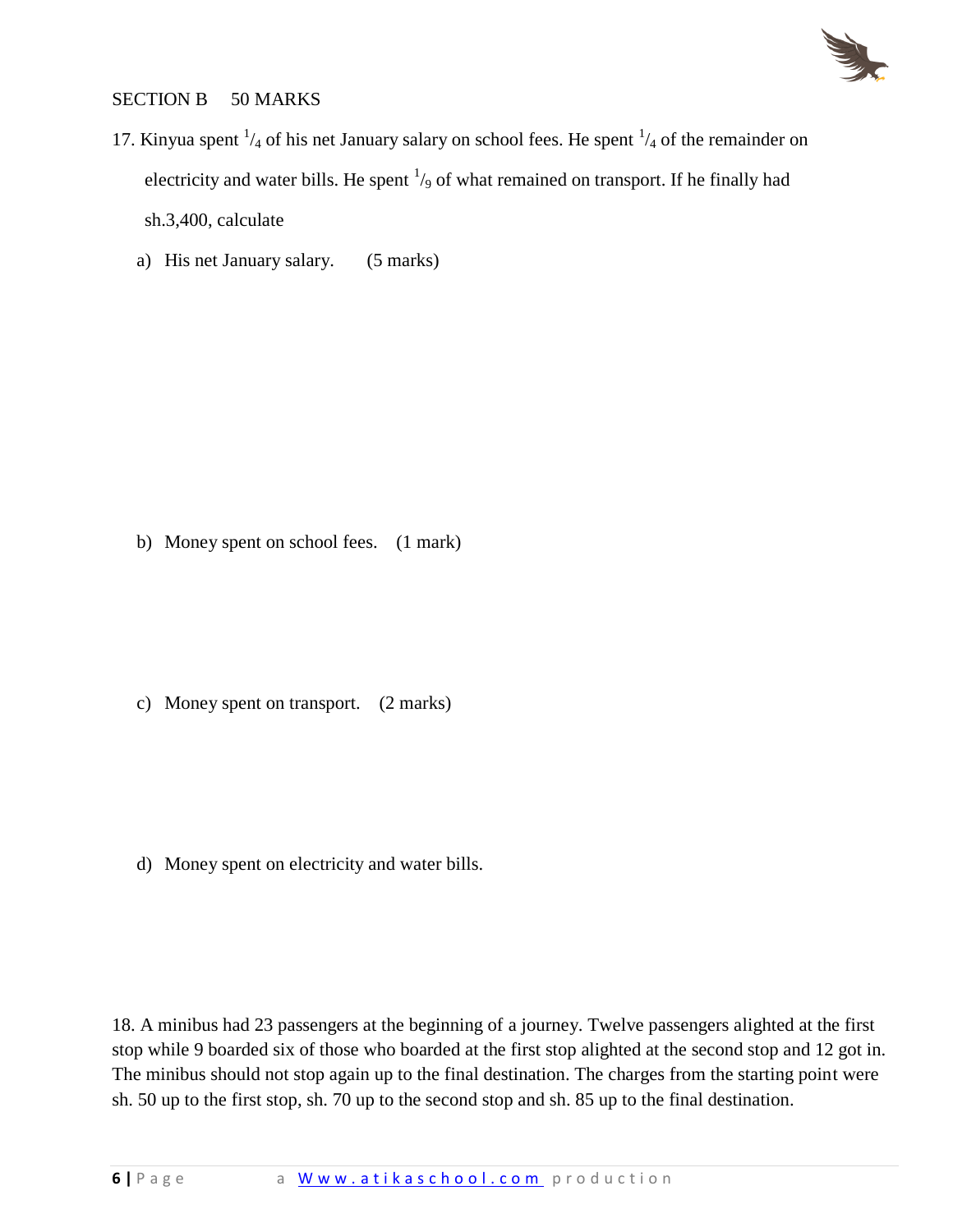

a) How many passengers alighted at the final destination? (3 marks)

b) How many passengers were ferried by the minibus through the journey? (3 marks)

c) How much money was collected during the trip? (4 marks)

19. Find all the possible values of the missing digit(s) represented by (\*) (10 marks) a) 2\*6, 8\*71, 8\*919 are divisible by 11.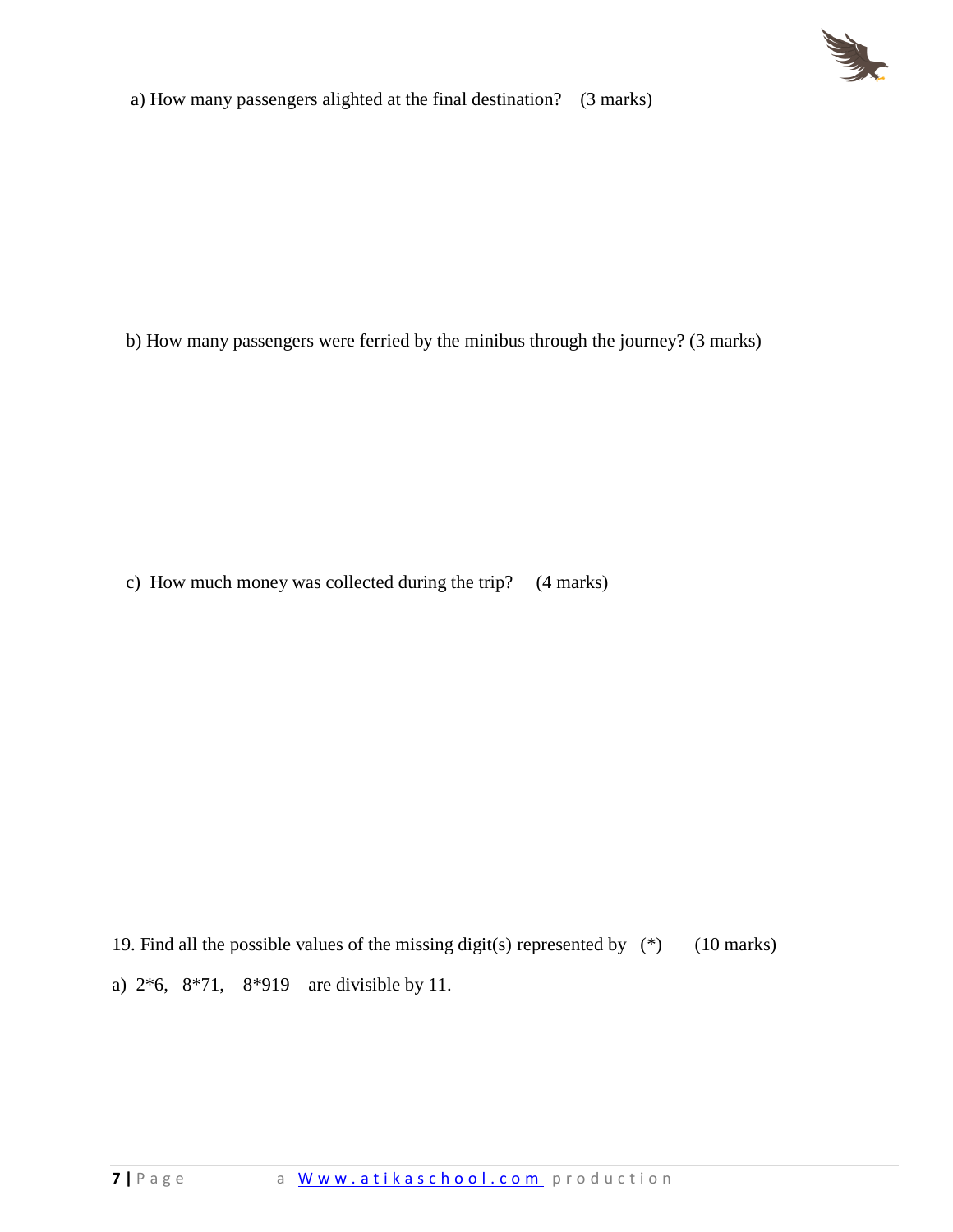

b) 396\*5, 48675\*, 349\*\* are divisible by 9.

c) 3\*7, 1\*43, 81\*60 are divisible by 3.

d) 93\*, 85\*2, 90\*4 are divisible by 4.

20. Mr. Kamau wishes to buy some items for his son and daughter. The son's item costs sh. 324 while the daughter item costs sh. 220 each. Mr. Kamau would like to give each of them equal amount of money.

a) What is the least amount of money that he can send to each of them so that the money is

fully utilized for items without remainder. (5 marks)

b) How many items will each person buys. (5 marks)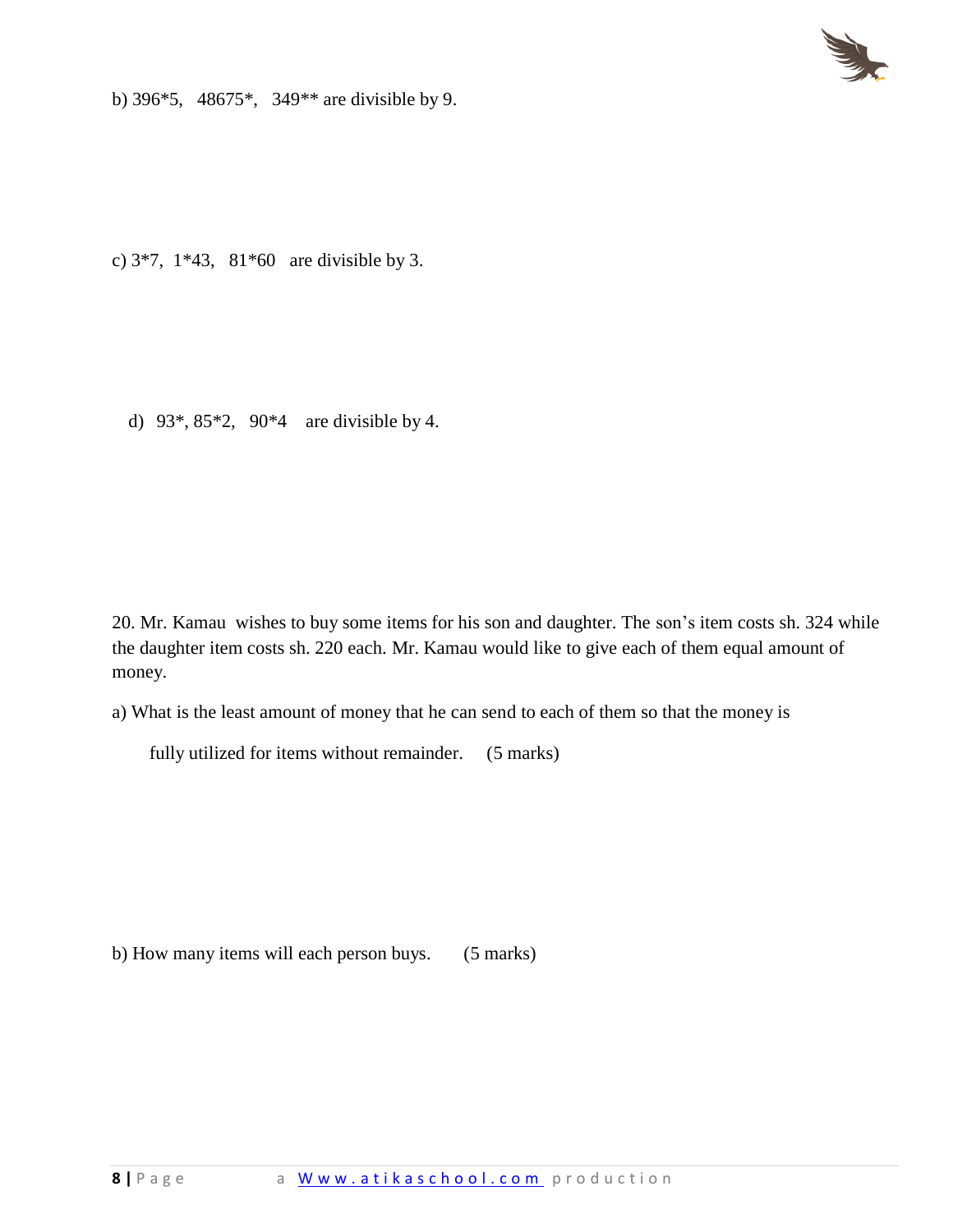

21. In 2010, Musa got 750 bags of coffee from his shamba. In 2011 his yield dropped by 30% due to drought and in 2012 his yield rose by 15% over that of 2011. A bag of coffee weighs 55kg and Musa was paid sh. 7900 per tone in 2010. Thereafter the price per tone increased each year by 10%. Find his earning from coffee for each of the three years. Hence, find his total income from coffee for three years. (10 marks)

22. a) The Highest Common Factor( HCF) of 182 and x is 26 and the L.C.M of 182 and x is 1092. Determine the value of x. (3 marks)

a) Muigai had sh. P; Nzau had four times as much as Muigai. Muli had half as much as Nzau.

i) Write an expression that gives the total amount of money the three people had. (1 mark)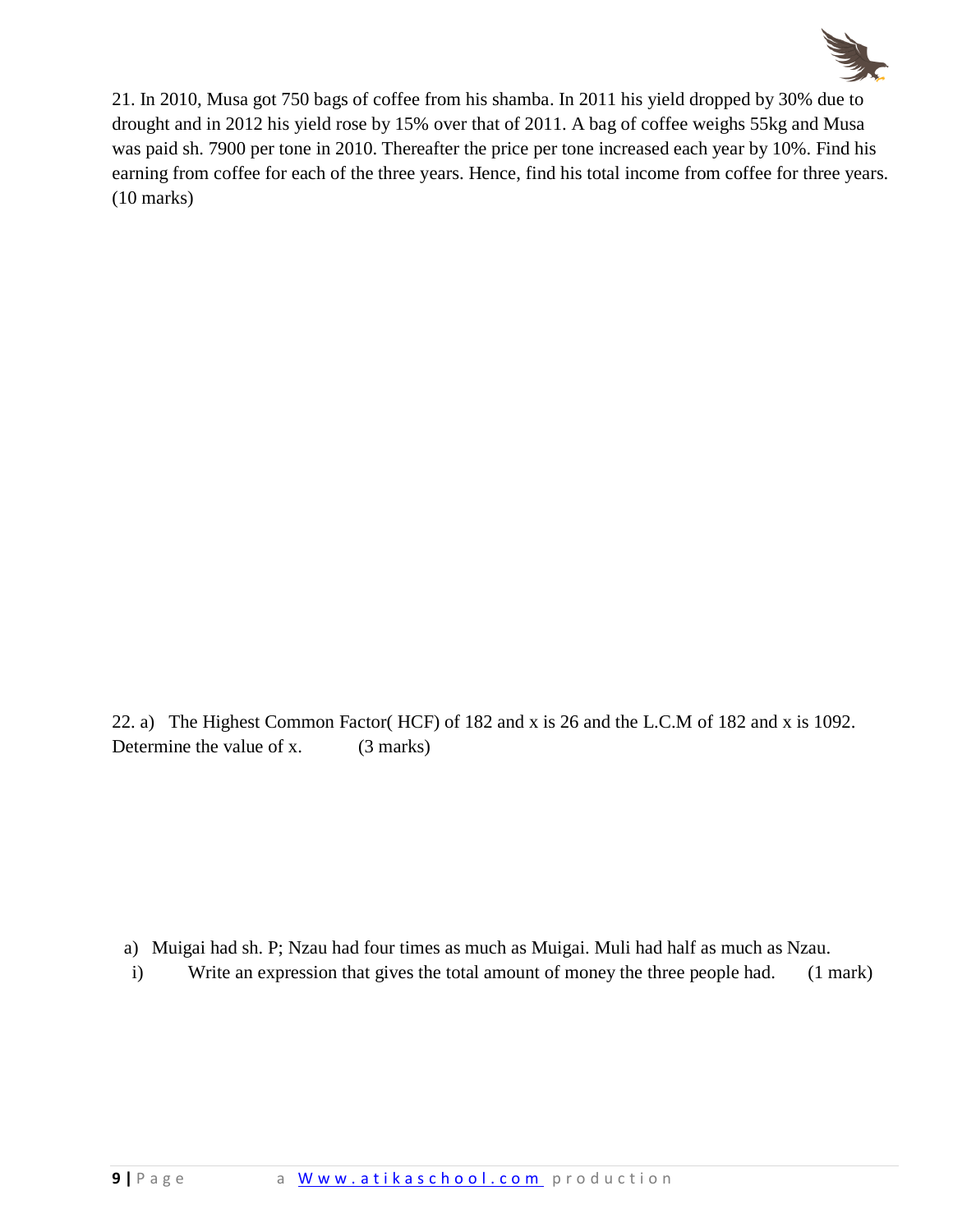

ii) If  $p = sh. 1500$ , how much money did they have altogether? (3 marks)



Find the values of x, y, w, and z giving reason. (4 marks)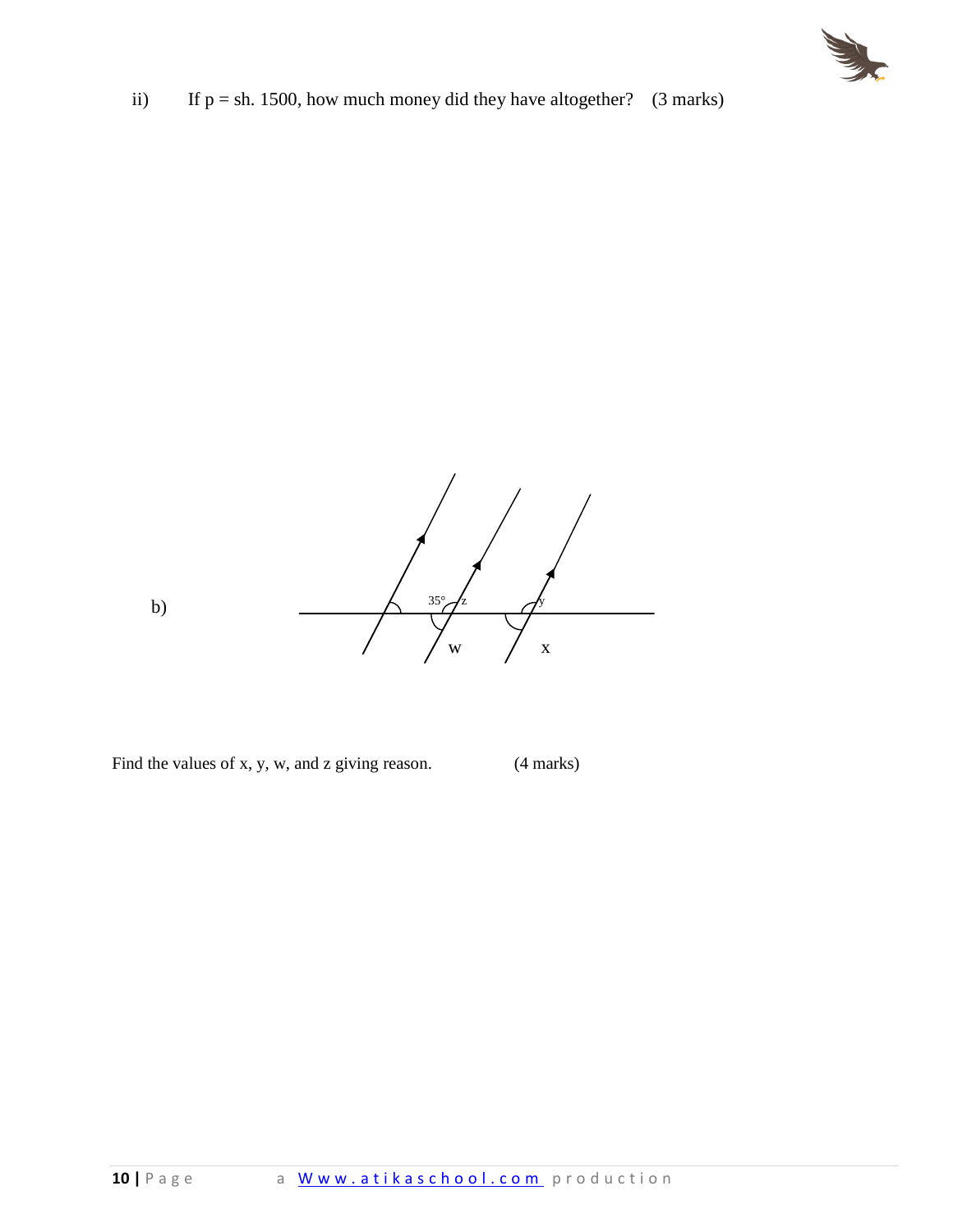

23. Five companies employed 2340, 3455, 675, 960 and 1350 workers. The first company laid off 1 worker for every 5 workers, while the other three recruited 2 new workers for every 3.

a) What was the total number of workers at the beginning? (2 marks)

- b) How many people:
	- i) Lost job (3 marks)

ii) Got job (3 marks)

c) What was the total number of workers finally? (2 marks)